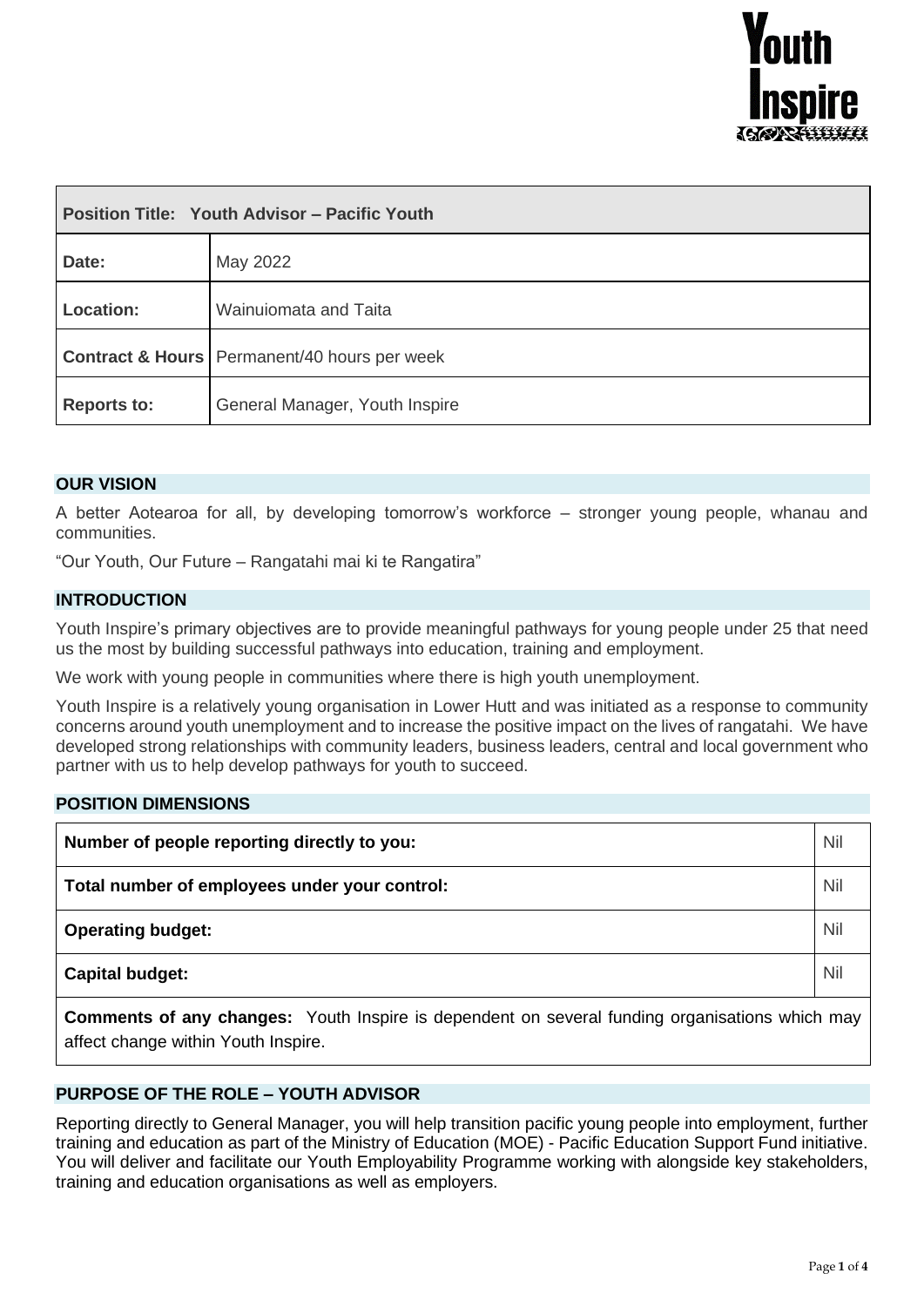

### **As Youth Inspire is a relatively new entity and is evolving quickly, aspects of the Youth Advisor's role and responsibilities will also evolve over time. For this reason, an adaptive and flexible Youth Advisor will be essential.**

## **KEY RESPONSIBILITIES**

The Youth Advisor is responsible for the following functions:

- Coordinate and facilitate the Youth Employability Programme (which will include Pacific young people who you will work with directly)
- Deliver outcomes to meet the requirements of the MOE's Pacific Education Funding contract
- Follow the Youth Inspire Pathway Process to ensure best possible outcomes are achieved for our ranagatahi
- Complete accurate reporting for the MOE's contractual requirements
- Attend MOE meetings with the General Manager
- Develop and maintain relationships with Pacific stakeholders and community organisations
- Identify barriers to employment are for individual Pacific youth and support them to overcome these barriers
- Work with the Relationship Manager for any work experience or employment opportunities
- Professional and purposeful engagement with all young people
- Teach youth how to write CVs and Cover Letters; job search, apply for jobs; interview preparation; personal presentation, and any other support our young people require to transition into employment
- Keep accurate records of all contact with young people on the Client Database
- Attend facilitator training courses as required for our Youth Employability Programme
- Develop a strong relationship with local Work & Income sites
- Provide in-work support to young people that are placed into work experience and employment
- Good knowledge of training and education options for career pathways
- Develop strong relationships with stakeholders, community organisations, schools and whanau
- Assist with events and any other programmes
- Assist with content for the Website and social media sites
- Other duties as required

**OUTCOMES (over 12 months) for Pacific youth:**

- ➢ 23 enrolled in YEPs
- ➢ 20 gain First Aid certificates
- $\geq$  25 gain a learner or restricted driver licence
- $\geq 18$  transition into employment, training or education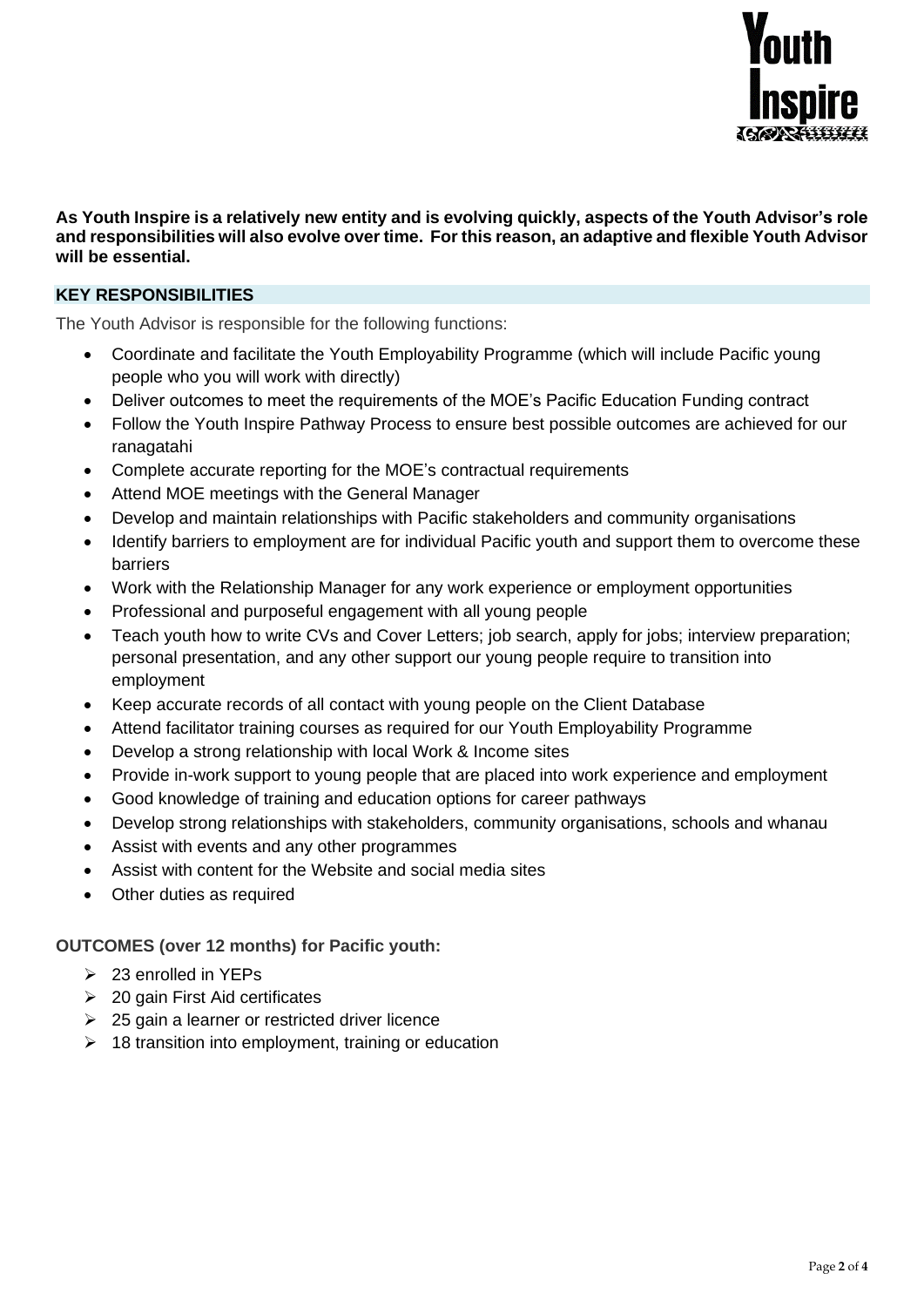

## **COMPLIANCE AND SAFETY**

- Identify and report hazards to the General Manager.
- Maintain a safe working area, ensuring customers and visitors are not exposed to unnecessary risks.

### **Abide by appropriate legislative obligations by ensuring these are discharged in accordance with the correct procedure to minimise the risk to the Trust of non-compliance.**

- Uphold the principle of Equal Employment Opportunities as well as "the good employer".
- Have a clear understanding of responsibilities under the Health and Safety in Employment Act.
- Demonstrate a clear perception of the intent of, and commitment to, the application of the principles of Te Tiriti o Waitangi.

Ensure applicable guidelines from funders, the Trust's financial services provider, IRD, auditors are adhered to.

# **DELEGATED AUTHORITY**

## **DECISIONS EXPECTED**

Authorise purchases, payment of accounts that are within budget: Nil

# **RELATIONSHIPS**

# **INTERNAL RELATIONSHIPS**

- General Manager
- Relationship Manager
- Staff
- Youth
- Whanau
- Chair and Trustees

## **EXTERNAL RELATIONSHIPS**

- Pacific and other youth
- Pacific community organisations and groups
- Ministry of Education Pacific Education Support Fund staff
- Work and Income staff
- Stakeholders and Businesses
- Members of the general public/whanau
- Others